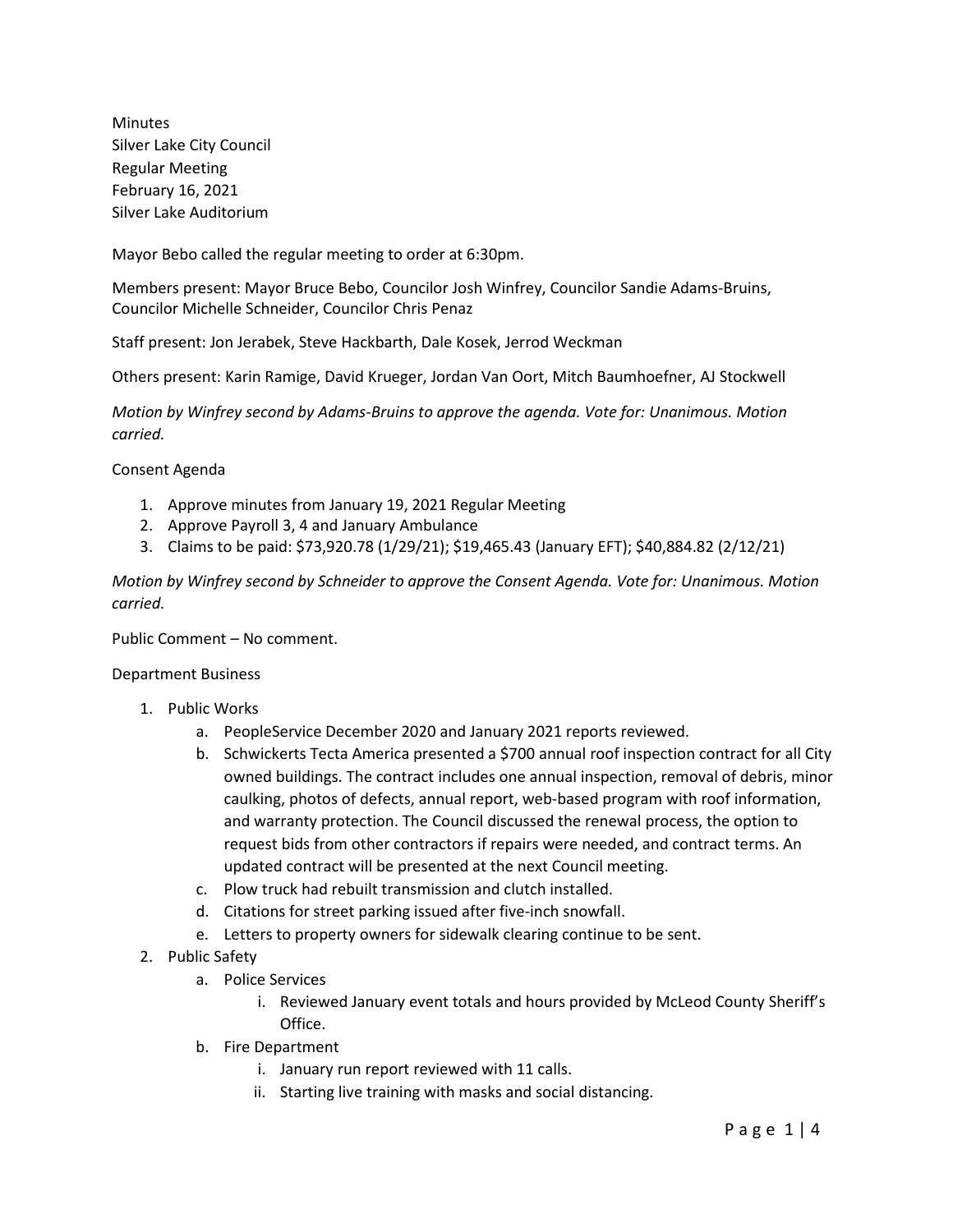- iii. First Responder refresher scheduled for April.
- iv. Repairing suspension on Polaris six-wheeler.
- c. Ambulance
	- i. Three recruits are taking EMT courses.
	- ii. Request to hire Jake Burmis as EMR (First Responder). Burmis would take a bridge course to obtain EMT certification. *Motion by Adams-Bruins second by Penaz to approve hiring Jake Burmis as EMR for the Ambulance Department pending passing of background investigation and drug screen. Vote for: Unanimous. Motion carried.*
- 3. Municipal Liquor Store
	- a. Sales for January were \$39,611.40 with a profit of \$3,081.14.
	- b. Ice Golf will be occurring on February 20 with meat raffle, music, and meals at the Auditorium.
	- c. Request to approve agreement with Hutchinson Theatre Company for rent of the Auditorium for 15 days during the month of April to perform a play. Rent would be \$800 and \$125 per day if more days are needed. The Council discussed clean up after the events and whether refreshments would be served. *Motion by Winfrey second by Penaz to approve the rental agreement with the Hutchinson Theatre Company for \$800 with the contingency that the theatre company would perform the cleanup after uses. Vote for: Unanimous. Motion carried.*
	- d. Request to approve hire of Brody Jacobson as part-time Bartender. *Motion by Schneider second by Winfrey to approve hire of Brody Jacobson as part-time Bartender pending passing of background investigation and drug screen with a starting wage of \$10.79 per hour. Vote for: Unanimous. Motion carried.*
	- e. Request to approve Addie Kordell's annual review for Lead Bartender. *Motion by Schneider second by Winfrey to approve annual review for Addie Kordell and to retain with wage increase to \$15.85 per hour at step 2 for Lead Bartender position. Vote for: Unanimous. Motion carried.*
	- f. Request to approve Amy King's 6-month training review for part-time Bartender. *Motion by Schneider second by Adams-Bruins to approve 6-month training review for Amy King and to retain with wage increase to \$11.38 per hour at step 1 for Bartender position. Vote for: Unanimous. Motion carried.*
- 4. Community Development
	- a. Planning Commission met on February 9.
		- i. The City received two proposals from real estate agents for listing Main Street lots. One recommended listing the lots for \$1, required a \$3,000 fee when sold, and required a 1-year listing agreement. One recommended listing the lots for \$30,000, required a \$3,000 fee when sold, and required a 2-year listing agreement. Councilor Penaz requested that the Council wait on approving an agreement until next month's meeting as an interested developer has approached him regarding purchasing the lots. The Council agreed to table the topic.
		- ii. Discussed the campground and Clerk Jerabek gathering information regarding regulations.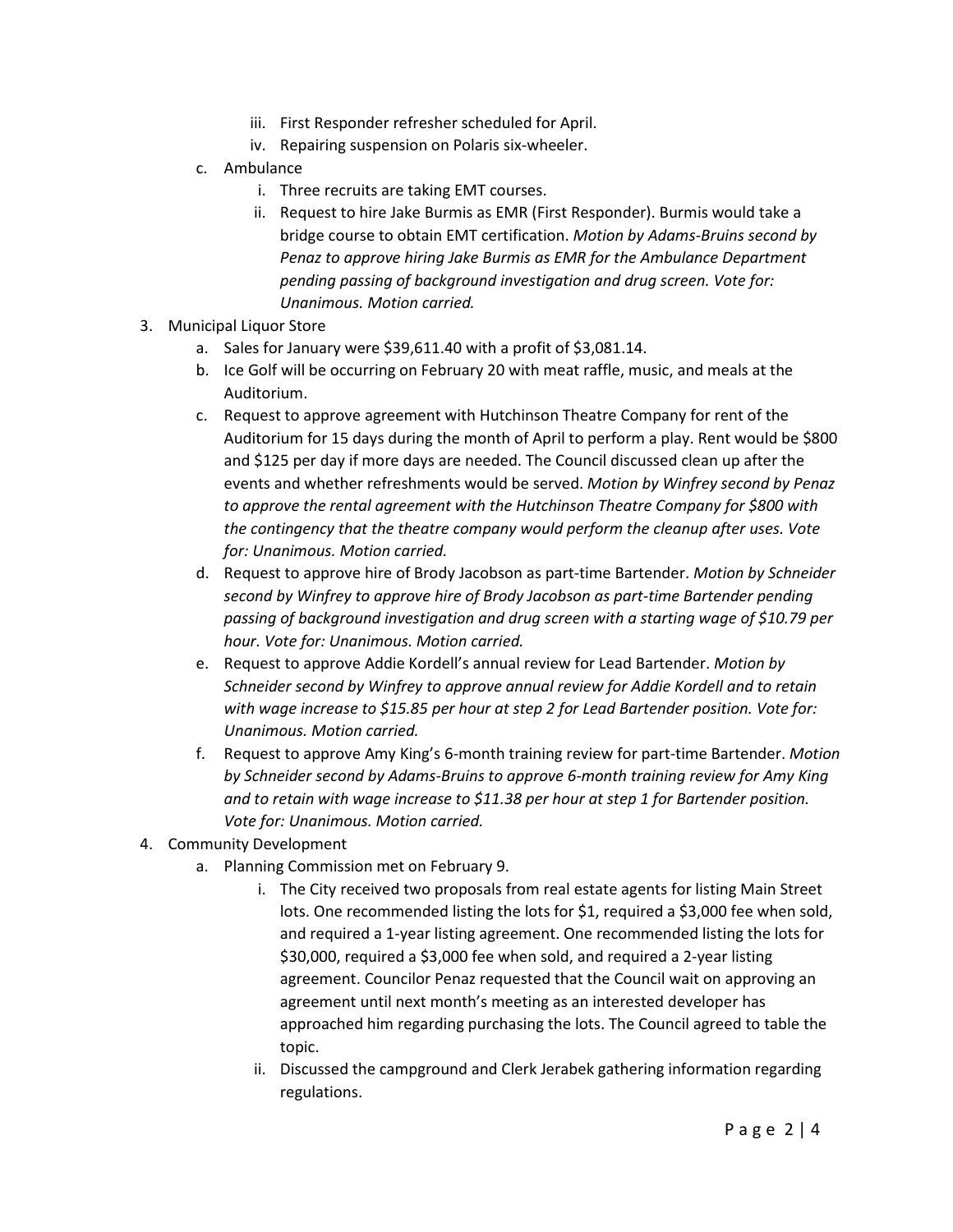- iii. Discussed the farmers market and Clerk Jerabek checking on liability insurance concerns.
- 5. Administration
	- a. Reviewed January Treasurer's Report.
	- b. McLeod County GIS has requested City financial participation in the 2022 county-wide aerial photo. Silver Lake participated in 2018 for \$845. The 2022 budget would include \$1,000 for the project. *Motion by Adams-Bruins second by Winfrey to approve supporting the 2022 county-wide aerial photo up to \$1,000. Vote for: Unanimous. Motion carried.*
	- c. The Council reviewed two options for a Lawn Meter Policy regulating outside water use and credits applied to the sewer usage portion of a utility bill. Option 1 would require a refundable deposit for the meter and Option 2 would be a non-refundable fee for use of a meter. *Motion by Winfrey second by Adams-Bruins to approve Lawn Meter Policy Option 2. Vote for: Unanimous. Motion carried.*
	- d. New City email addresses are in use.

#### Old Business

- 1. Preliminary Engineering Report. Jordan Van Oort and David Krueger from SEH presented the progress of the USDA Rural Development application as well as funding sources for the Infrastructure Improvement Project including state bonding. Krueger informed the Council that SEH would work to apply for a variety of funding sources at no cost to the City as Rural Development may not have the funds necessary to complete such a large project. The Council discussed concerns with the City's ability to afford the estimated \$27 million project. Krueger stated it was best for the City to seek all available funding and reduce the scope, if necessary, after funding amounts were known. A resolution would need to be approved at a future meeting to apply for bonding. The Council reviewed a Water Tower Maintenance Plan required as part of the PER. *Motion by Winfrey second by Schneider to approve the Silver Lake Water Tower Maintenance Plan. Vote for: Unanimous. Motion carried.*
- 2. Local State of Emergency Review. Late fees for past due utility accounts will be reinstated on March 25, 2021. Past due accounts have been notified.
- 3. Sanitary Sewer Inspection Ordinance. The Council reviewed the ordinance and inspection forms and discussed the large number of homes that would be non-compliant due to the age of the City infrastructure. The Council discussed tabling the ordinance until more was known on the infrastructure project as replacing sanitary service lines could be a part of the project. *Motion by Winfrey second by Adams-Bruins to table the Sanitary Sewer Inspection Ordinance for six months. Vote for: Unanimous. Motion carried.*

#### New Business

- 1. Sidewalk Ordinance Review. The Council review the current ordinance as well as several area city ordinances for snow removal on public sidewalks. The current procedure can result in nearly a week passing before the Public Works department is able to clean an unkept sidewalk. The Council discussed limiting the scope to certain high-traffic sidewalks. Clerk Jerabek to work with Public Works on specific sidewalks to keep cleared and consult the City Attorney on speeding up the current process of notifying property owners.
- 2. Resolution 21-07: Resolution Approving Local Board of Appeal and Equalization Meeting. The Local Board of Appeal and Equalization Meeting on April 5, 2021 at 6pm in the Auditorium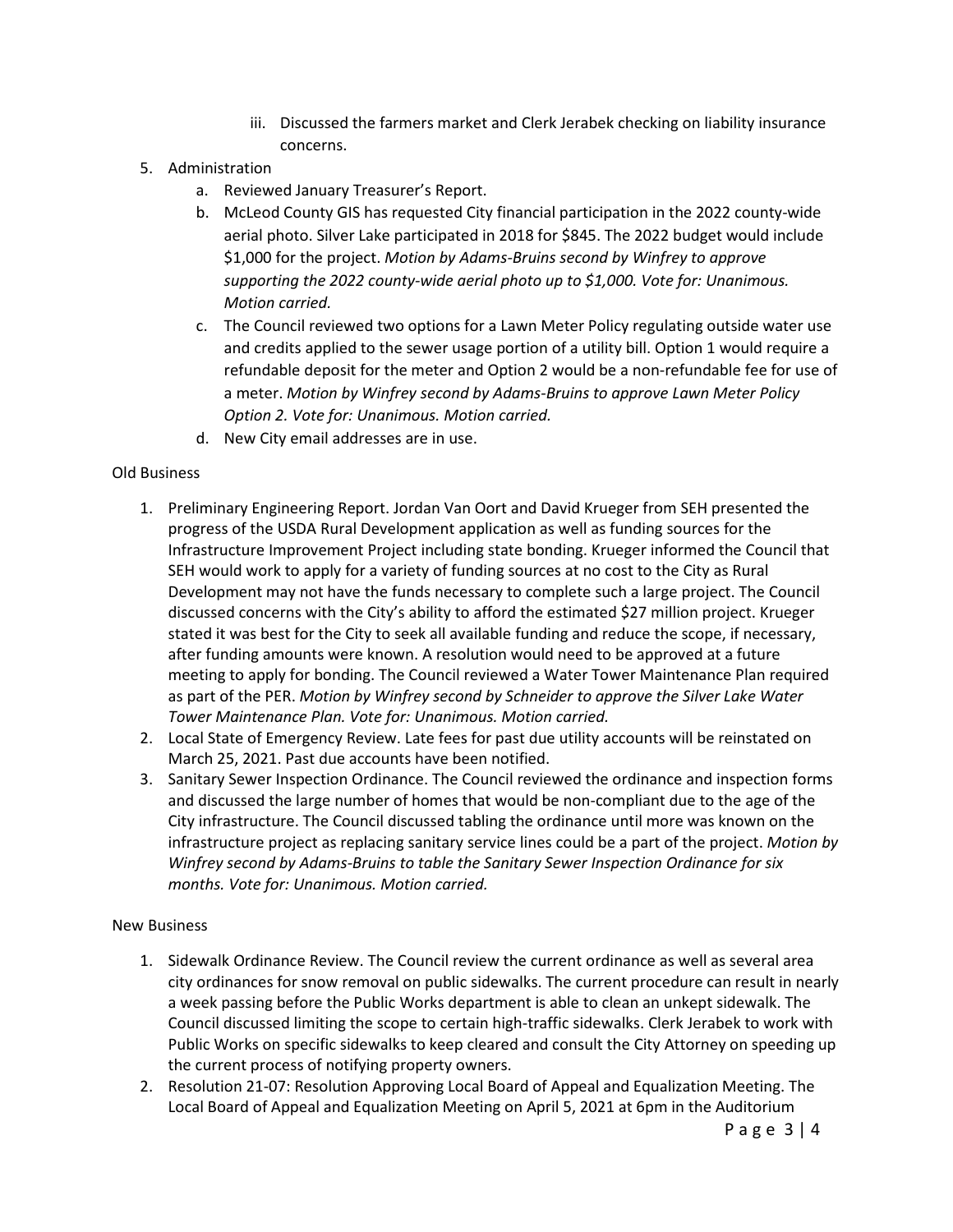allows property owners to raise questions or concerns regarding their property valuation as it pertains to property taxes. *Motion by Winfrey second by Penaz to approve Resolution 21-07. Vote for: Unanimous. Motion carried.*

- 3. Resolution 21-08: Resolution Approving to Not Waive Monetary Limits on Municipal Tort Liability. MN State Statute sets a limit on tort liability claims unless a City chooses to waive them. The resolution does not waive those limits. *Motion by Winfrey second by Adams-Bruins to approve resolution 21-08. Vote for: Unanimous. Motion carried.*
- 4. Resolution 21-09: Resolution Approving Workers' Compensation Insurance Premiums. The resolution approves the payment of a not to exceed amount of \$21,378 for Workers Compensation Insurance from March 2020 through March 2021 with the League of MN Cities Insurance Trust. *Motion by Winfrey second by Adams-Bruins to approve Resolution 21-09. Vote for: Unanimous. Motion carried.*
- 5. Resolution 21-10: Resolution Approving Property/Casualty Insurance Premiums. The City has not yet received the premium quote from the League of MN Cities Insurance Trust for the renewal. *Motion by Winfrey second by Adams-Bruins to table Resolution 21-10. Vote for: Unanimous. Motion carried.*
- 6. Resolution 21-11: Resolution Approving Off-Site Gambling for the Silver Lake Lions Club. MN Gambling Control Board requires that the City Council approve the application for Off-Site Gambling for the Lions Club on February 20, 2021 via resolution. *Motion by Adams-Bruins second by Schneider to approve Resolution 21-11. Vote for: Unanimous. Motion carried.*

Open Discussion

- 1. Discussed six-month project goals for the Councilors and Mayor.
- 2. Discussed the swimming pool repair progress and the completion date.

*Motion by Adams-Bruins second by Schneider to adjourn this regular meeting of the Silver Lake City Council. Vote for: Unanimous. Motion carried.*

Meeting adjourned at 9:15pm.

Seal of the City:

Jon Jerabek, Clerk/Treasurer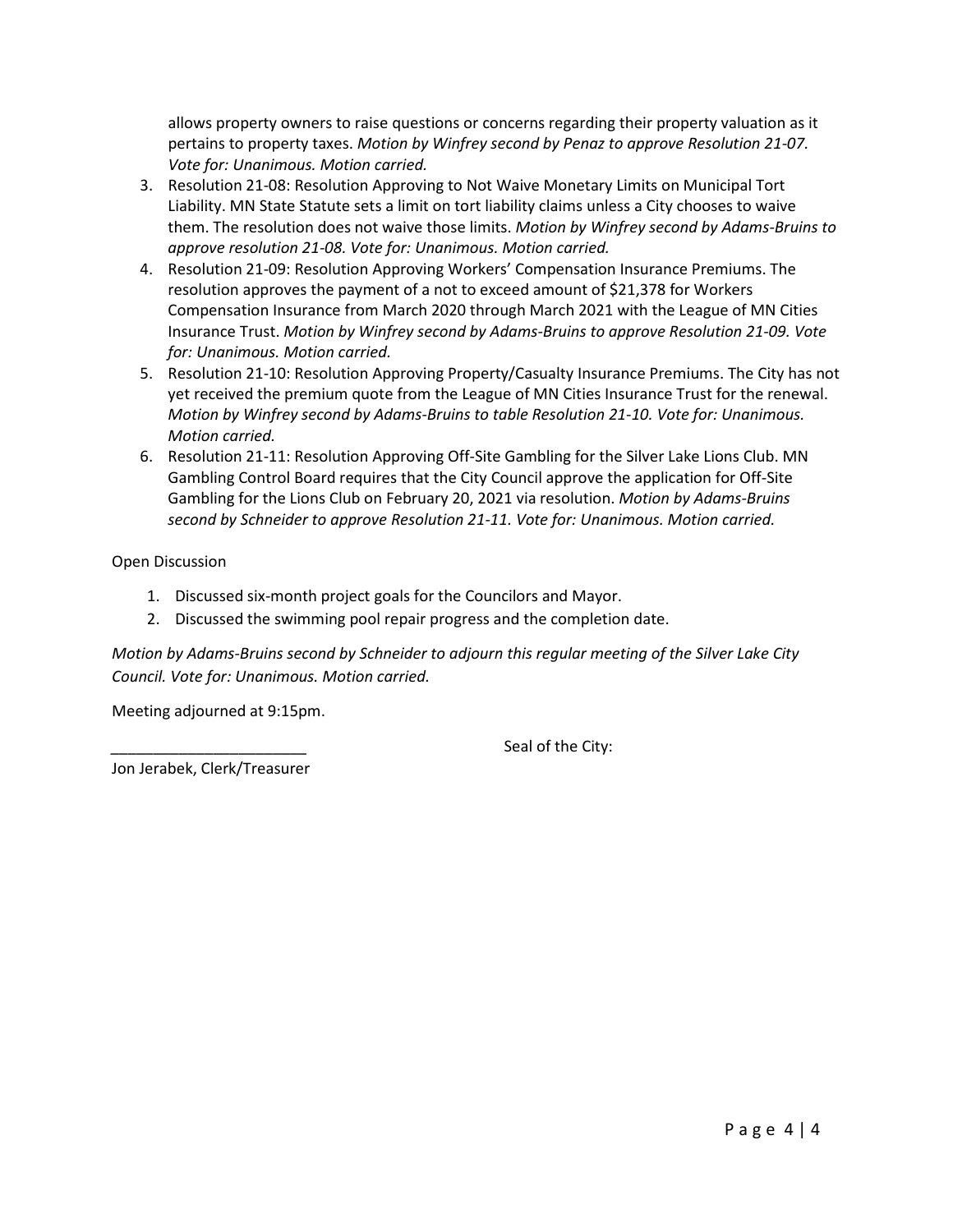# **CITY COUNCIL**

### **CITY OF SILVER LAKE**  $\mathcal{L}_\text{G}$  , and the contribution of the contribution of the contribution of the contribution of the contribution of the contribution of the contribution of the contribution of the contribution of the contribution of t

# **RESOLUTION 21-07: RESOLUTION APPROVING LOCAL BOARD OF APPEAL AND EQUALIZATION MEETING**

**WHEREAS**, the City of Silver Lake Local Board of Appeal and Equalization is comprised of the members of the City Council, and

**WHEREAS**, a public meeting must be held between April 1 and May 31, and

**WHERAS**, the purpose of the meeting is to determine whether property in the jurisdiction has been properly valued and classified by the assessor,

**WHEREAS,** in the absence of a certified member of the Council, the City Council is limited to only holding an "Open Book" meeting, whereby the Council can only hear the property owner's appeal but cannot take any action. Any action must be recommended to the McLeod County Board of Appeals and Equalization.

**THEREFORE BE IT RESOLVED**, by the City Council of the City of Silver Lake that the Local Board of Appeal and Equalization open book meeting will be held on April 5, 2021 at 6pm in the Silver Lake Auditorium located at 320 Main St W.

Adopted by the Council this  $16<sup>th</sup>$  day of February 2021.

Bruce Bebo, Mayor

Seal of The City:

Jon Jerabek, City Clerk/Treasurer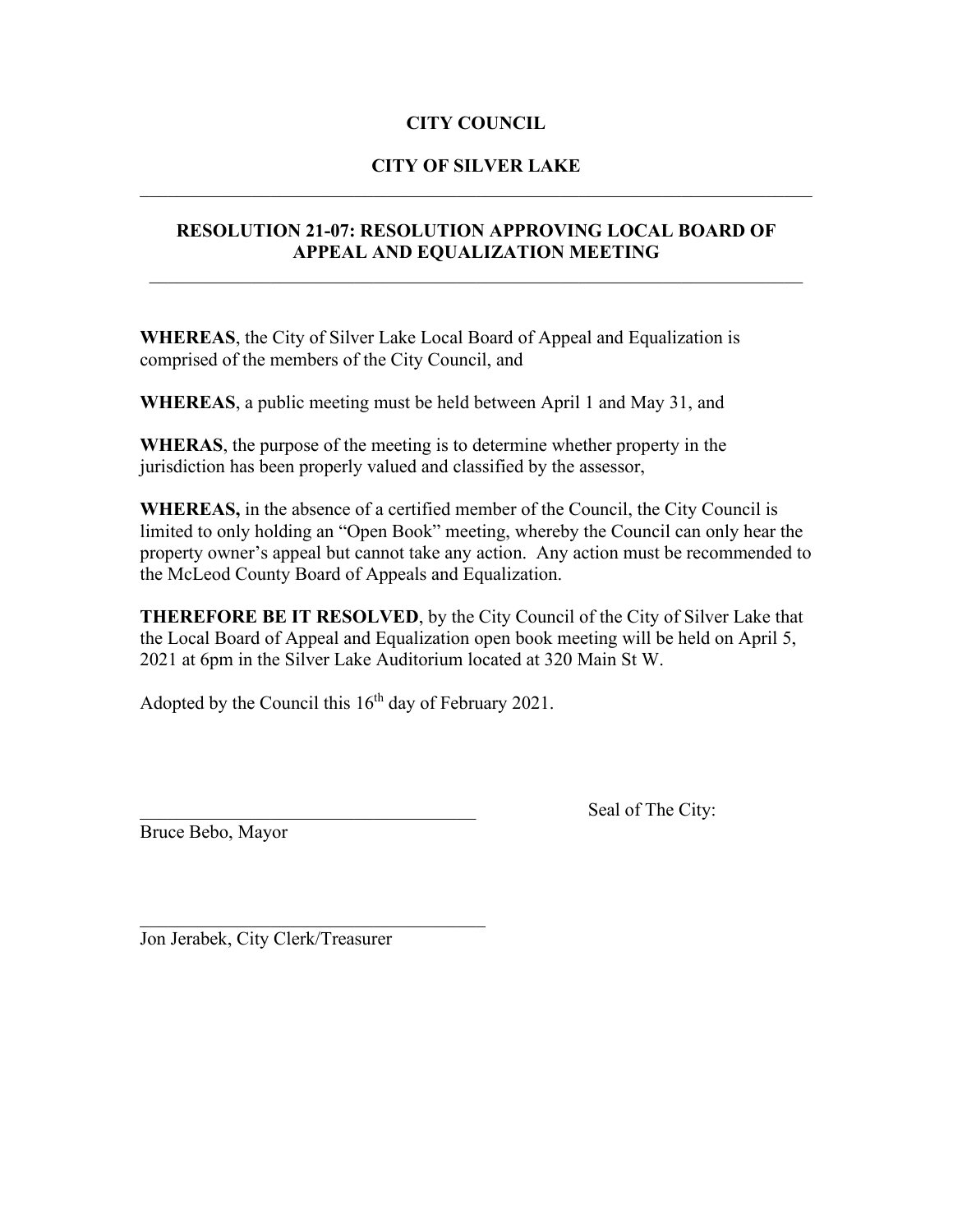# **CITY COUNCIL**

### **CITY OF SILVER LAKE**  $\mathcal{L}_\text{G}$  , and the contribution of the contribution of the contribution of the contribution of the contribution of the contribution of the contribution of the contribution of the contribution of the contribution of t

### **RESOLUTION 21-08: RESOLUTION APPROVING TO NOT WAIVE THE MONETARY LIMITS ON MUNICIPAL TORT LIABILITY**

**WHEREAS**, the City of Silver Lake has liability insurance through the League of Minnesota Cities Insurance Trust (LMCIT), and

**WHEREAS**, the LMCIT requires that members must decide each year whether to waive the statutory tort liability limits to the extent of the coverage purchased, and

**WHEREAS**, the limit for an individual claimant would be \$500,000 on any claim to which the statutory tort limits apply and the limit for all claimants for a single occurrence would be \$1,500,000 to which the statutory tort limits apply, and

**THEREFORE BE IT RESOLVED**, by the City Council of the City of Silver Lake that the City of Silver Lake does not waive the monetary limits on municipal tort liability established by Minnesota Statutes, Section 466.04.

Adopted by the Council this  $16<sup>th</sup>$  day of February 2021.

Bruce Bebo, Mayor

Seal of The City:

\_\_\_\_\_\_\_\_\_\_\_\_\_\_\_\_\_\_\_\_\_\_\_\_\_\_\_\_\_\_\_\_\_\_\_\_\_ Jon Jerabek, City Clerk/Treasurer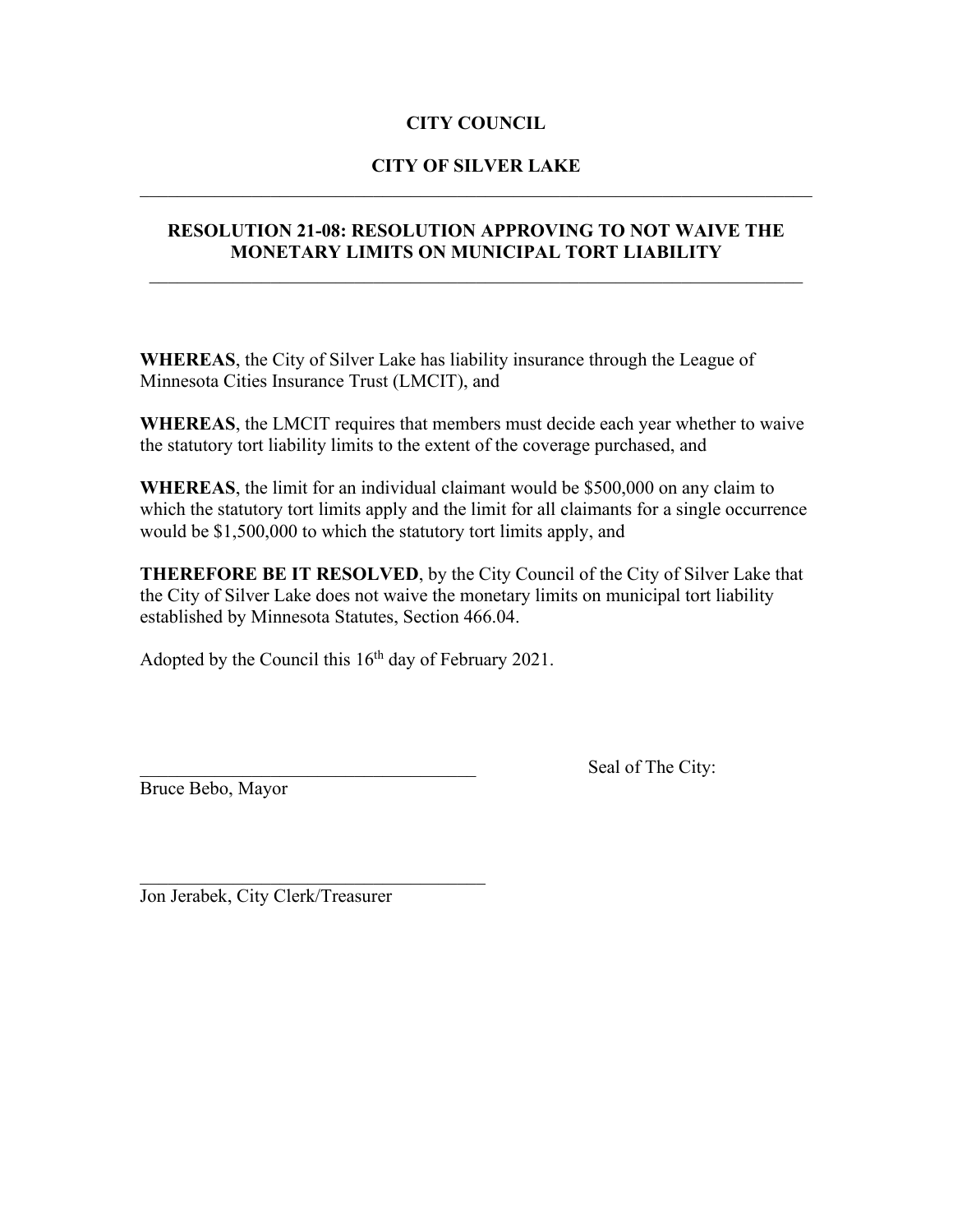# **CITY COUNCIL CITY OF SILVER LAKE**

# **RESOLUTION 21-09: RESOLUTION APPROVING WORKERS' COMPENSATION INSURANCE PREMIUMS**

 $\mathcal{L}_\text{max} = \mathcal{L}_\text{max} = \mathcal{L}_\text{max} = \mathcal{L}_\text{max} = \mathcal{L}_\text{max} = \mathcal{L}_\text{max} = \mathcal{L}_\text{max} = \mathcal{L}_\text{max} = \mathcal{L}_\text{max} = \mathcal{L}_\text{max} = \mathcal{L}_\text{max} = \mathcal{L}_\text{max} = \mathcal{L}_\text{max} = \mathcal{L}_\text{max} = \mathcal{L}_\text{max} = \mathcal{L}_\text{max} = \mathcal{L}_\text{max} = \mathcal{L}_\text{max} = \mathcal{$ 

**WHEREAS**, the City of Silver Lake has recognized that as a responsible employer it needs to provide certain benefits and insurances for its employees, and

**WHEREAS**, Workers' Compensation is designed to protect employees and employers for costly workplace accidents, and

**WHEREAS**, the City has participated in the League of Minnesota Cities Insurance Trust's Group Self Insured Workers' Compensation plan for numerous years, and

**WHEREAS**, the preliminary premium for 2021 LMCIT Workers' Compensation Insurance is \$21,378 and the total budgeted amount for 2021 was \$42,300, and

**WHEREAS**, the Fire Department portion of the premium may be discounted 10% due to 90% of firefighters declaring non-smoking status,

**THEREFORE, BE IT RESOLVED**, by the City Council of the City of Silver Lake to approve the 2021 LMCIT Workers' Compensation Premium at a not to exceed amount of \$21,378.

Adopted by the Council this  $16<sup>th</sup>$  day of February 2021.

Bruce Bebo, Mayor

Seal of The City:

Jon Jerabek, Clerk/Treasurer

\_\_\_\_\_\_\_\_\_\_\_\_\_\_\_\_\_\_\_\_\_\_\_\_\_\_\_\_\_\_\_\_\_\_\_\_\_